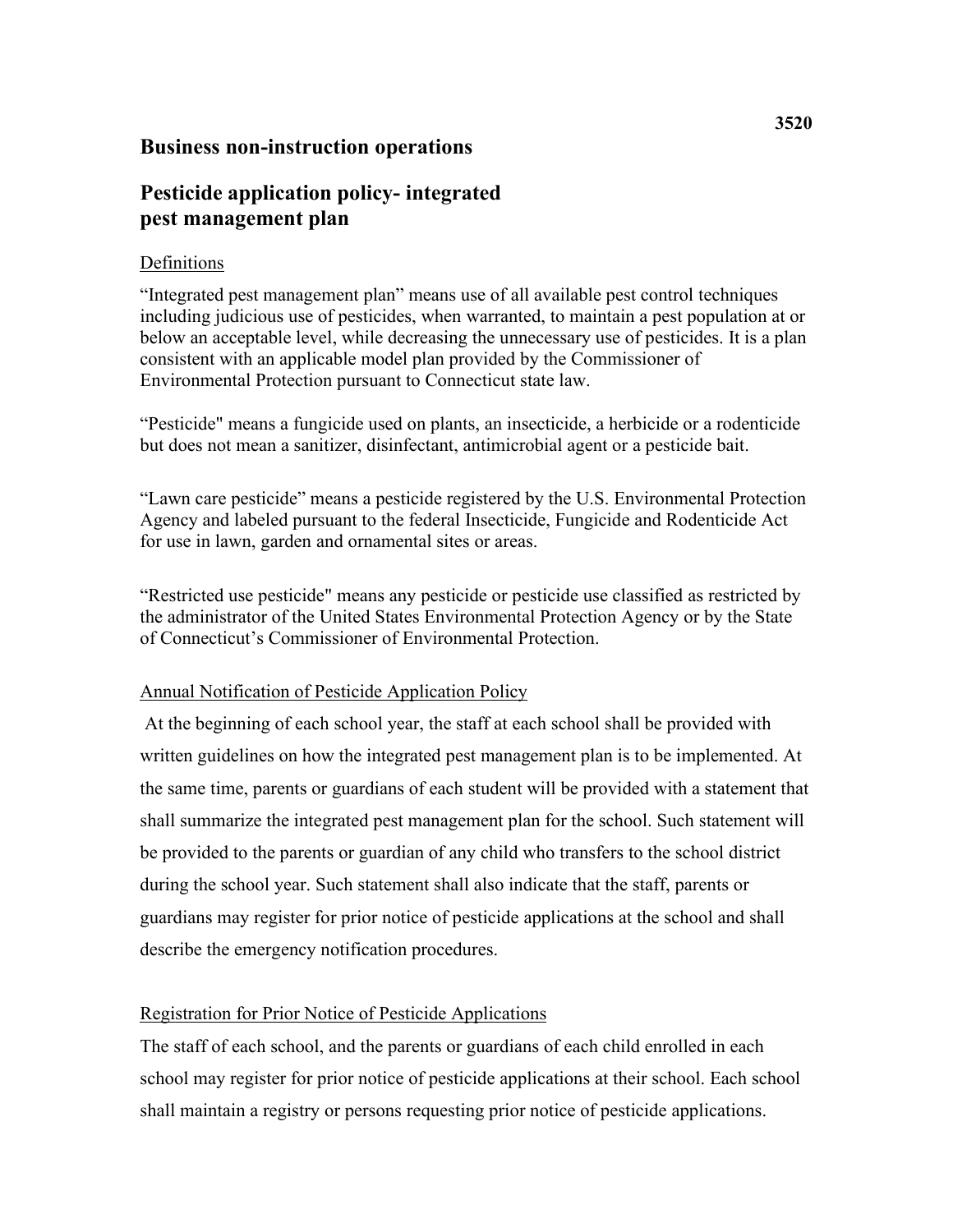The notice shall include 1) the name of the active ingredient of the pesticide being applied to the target test; 2) the location of the application on the school property; 3) the date of the application; and 4) the name of the school administrator or designee who may be contacted for further information. Notice shall be provided by any means practicable on or before the day that any application of pesticide is to take place at a school. Any modification of the integrated pest management plan shall be sent to any person who registers for notice.

#### Emergency Application of Pesticide

 emergency application may be made to eliminate an immediate threat to human health if pesticide label. If an immediate threat to human health necessitates an emergency register for prior notice on or before the day that the emergency application takes place. No application of pesticide may be made to any school or on the grounds of any school during regular school hours or during planned activities at any school except that an (1) it is necessary to make the application during that period, and (2) such emergency application does not involve a restricted-use pesticide. No child may enter an area where an application has been made until it is safe to do so according to the provisions on the application of pesticide, notice will be given by any means practicable to those who

#### Records of Pesticide Applications

The copies of the records of each pesticide application at a school shall be maintained at the school for a period of five years. Such information shall include pesticide label information such as the product name and registration number, the manufacturer, the active ingredients, the signal word, an emergency phone number, if listed, and any precautionary statements, including statements on environmental hazards, human and animal hazards, emergency treatment and reentry.

#### Additional Limitations

 certification under Connecticut General Statutes § 22a-54 or a pesticide applicator with Consistent with state law, no person, other than a pesticide applicator with supervisory operational certification under  $\S$  22a-54 under the direct supervision of a supervisory